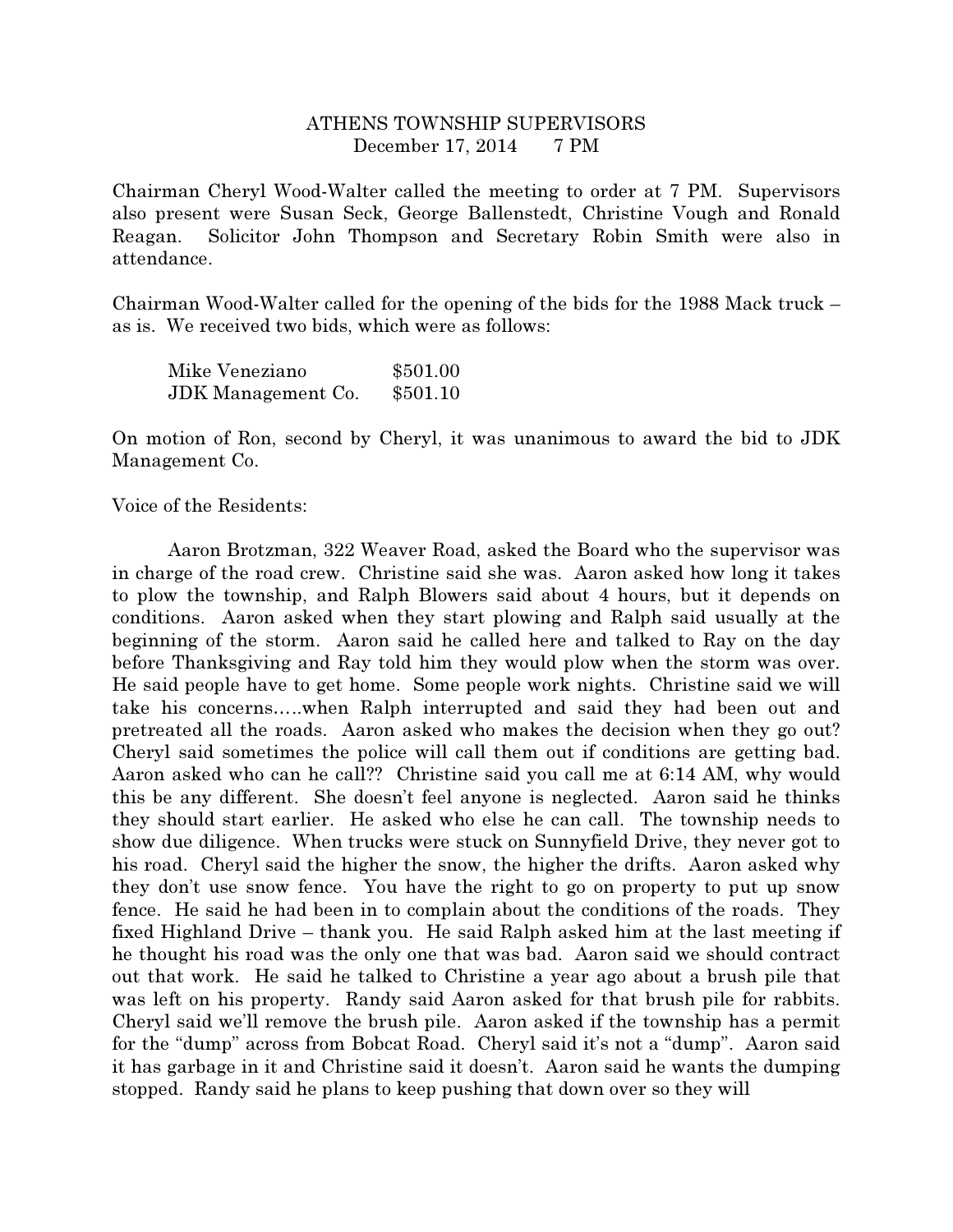Page Two Athens Township Supervisors December 17, 2014

eventually have a place to store material when they do road work. Aaron said our road equipment is pretty antiquated. The Board advised him that we have replaced trucks and have more equipment coming. Aaron said we should be able to fix the roads then. He said Round Top Road has been horrendous for 2 years. Cheryl said we do road inspection in the spring and will prioritize the repairs and possibly outsource some of the work. He finished by saying the snowplow slid and put a lot of dirt in his yard, so he would like the road crew to come and smooth it out with their rake. Ron asked if we're going to start doing this for everyone now. He said some people on Pine Tree Road had similar issues a couple years ago and they took care of it themselves. We are not going to do this for everyone. Ron said if we're doing your work, we're not doing our road work.

Ralph said he read in the paper that our estimated Impact Fee money for 2015 was \$250,000 and he asked if that was included in the budget. Robin said we can't include that in the budget because it's not definite that we'll get that.

 Susie Kasson of Blue Spruce Trailer Court was present concerning a man living in a camper with no running water. She said the place looks like a dump. Eddie Reid said the UCC doesn't cover recreational vehicles. Our ordinance requires permits to be renewed every 6 months. She said she has talked to the park manager, Kevin Hoose, and he does nothing. Robin asked if this would be a park issue, and Susie showed John Thompson the park rules. John said this would be something that needs to be enforced by the park. Susie said he's been written up 3 times and Shaw doesn't want to hear it any more. Mr. Bender is the park owner and he lives in Mifflinberg. John took a copy of the rules and said he will see if there is something we can do. Susie said they used to have a lot of gas company guys in there with campers. She said they were the cleanest, nicest people.

Treasurer Ruth Casterline was present and had provided the Board with the monthly financials. There were no questions for Ruth.

Richard Bean was not present as the Park Commission does not meet in December.

No one was present to report for Athens Township Authority (ATA). On motion of Christine, second by George, it was unanimous to reappoint Dr. Musto to ATA for a term to expire 12-31-19, and to reappoint Terry Depew to the Valley Joint Sewer Authority for a term to expire 12-31-19.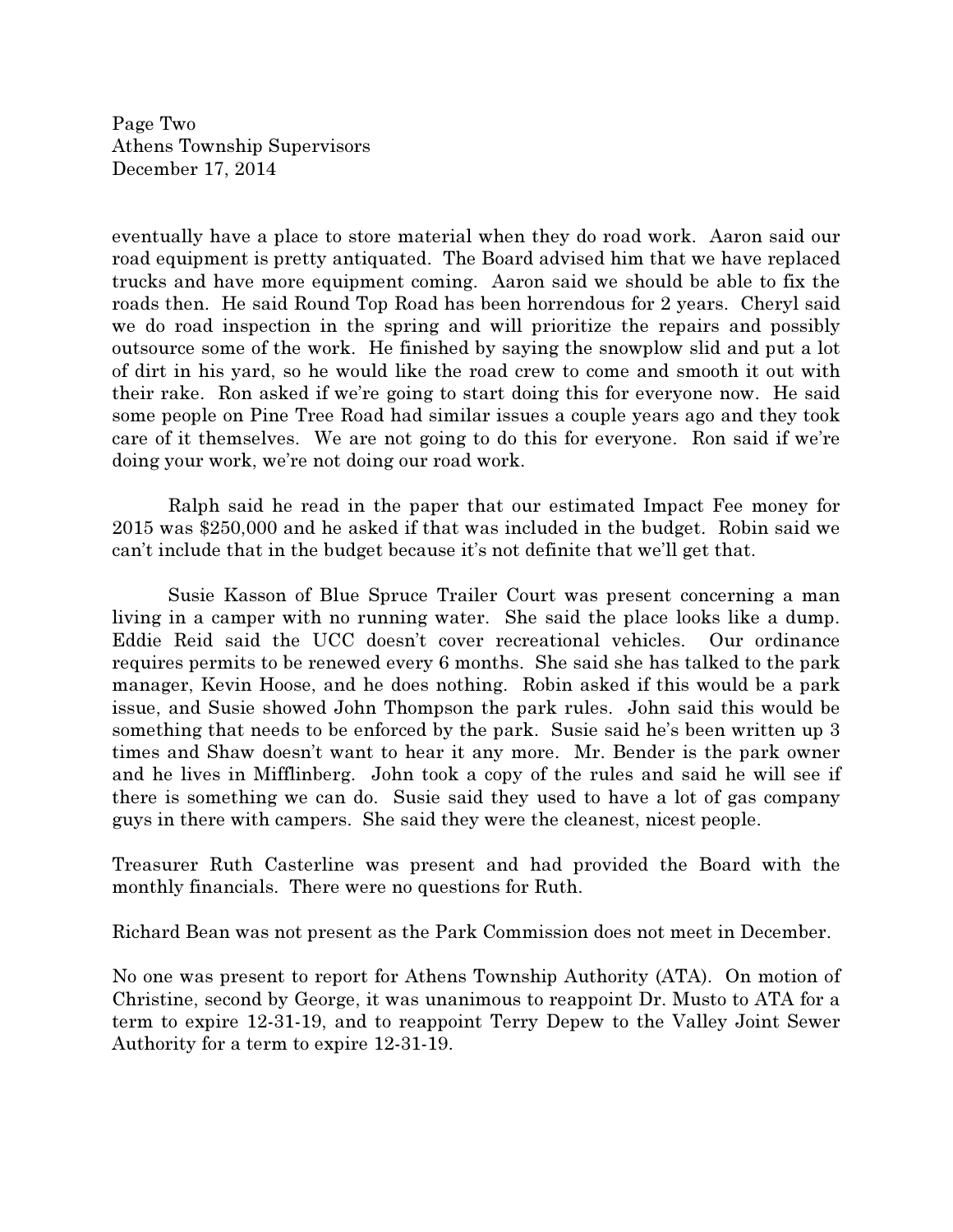Page Three Athens Township Supervisors December 17, 2014

On motion of Ron, second by Cheryl, it was unanimous to approve the minutes of November 19, 2014 as written.

John presented the revised tobacco use policy to the Board for review. Cheryl advised those in attendance that we had John draft a policy to make the building, grounds and vehicles tobacco-free for employees and visitors. Randy Harford asked if they were telling him he can't smoke in the backhoe, and this policy would not allow smoking in any township vehicles. Randy got up and left. Ralph said you should be more concerned about the welding gas out there – that's more dangerous than smoking. The exhaust fans don't ventilate well. George said you shouldn't be smoking in and around gas and other flammable things. Ron said it bothers the office when the doors are opened and the smells come in. Discussion was held. Ron made the motion to adopt the policy, and Christine seconded it. Susan and George would like to discuss this further. Susan added that this policy was brought about by not reprimanding someone. Cheryl said it's a good idea, but maybe we should work it out with the employees first. We need to talk to the employees. Ron said what happens when they drop a cigarette on the floor when they're plowing – or the cups tip over in the cars. Christine said if we don't have a policy, we have nothing to enforce. Christine said she has seen cigarette butts on the floor in the garage, and even over by the welding stuff. Cheryl asked if the policy can be adopted and then amended if we want to change it, and John said yes. Susan, George and Cheryl all vote no to adopt the policy. The policy is not adopted.

Ralph told the Board that the sewer authority had paved Meadowlark Drive, but it's a horrible job and they need to fix it before the township accepts that job. They also left Winslow Street in awful condition at the end.

On motion of Ron, second by Susan, it was unanimous to adopt ORDINANCE 2014- 05 to continue with the PSATS Unemployment Compensation Trust.

On motion of George, second by Christine, it was unanimous to reappoint Cheryl to both pension boards for terms to expire 1-1-18. Cheryl abstained from the vote.

On motion of Christine, second by George, it was unanimous to adopt RESOLUTION 2014-13 appropriating \$93,100 to the fire company for 2015.

On motion of Christine, second by Cheryl, it was unanimous to adopt RESOLUTION 2014-14 setting 11 mills as the 2015 millage rate.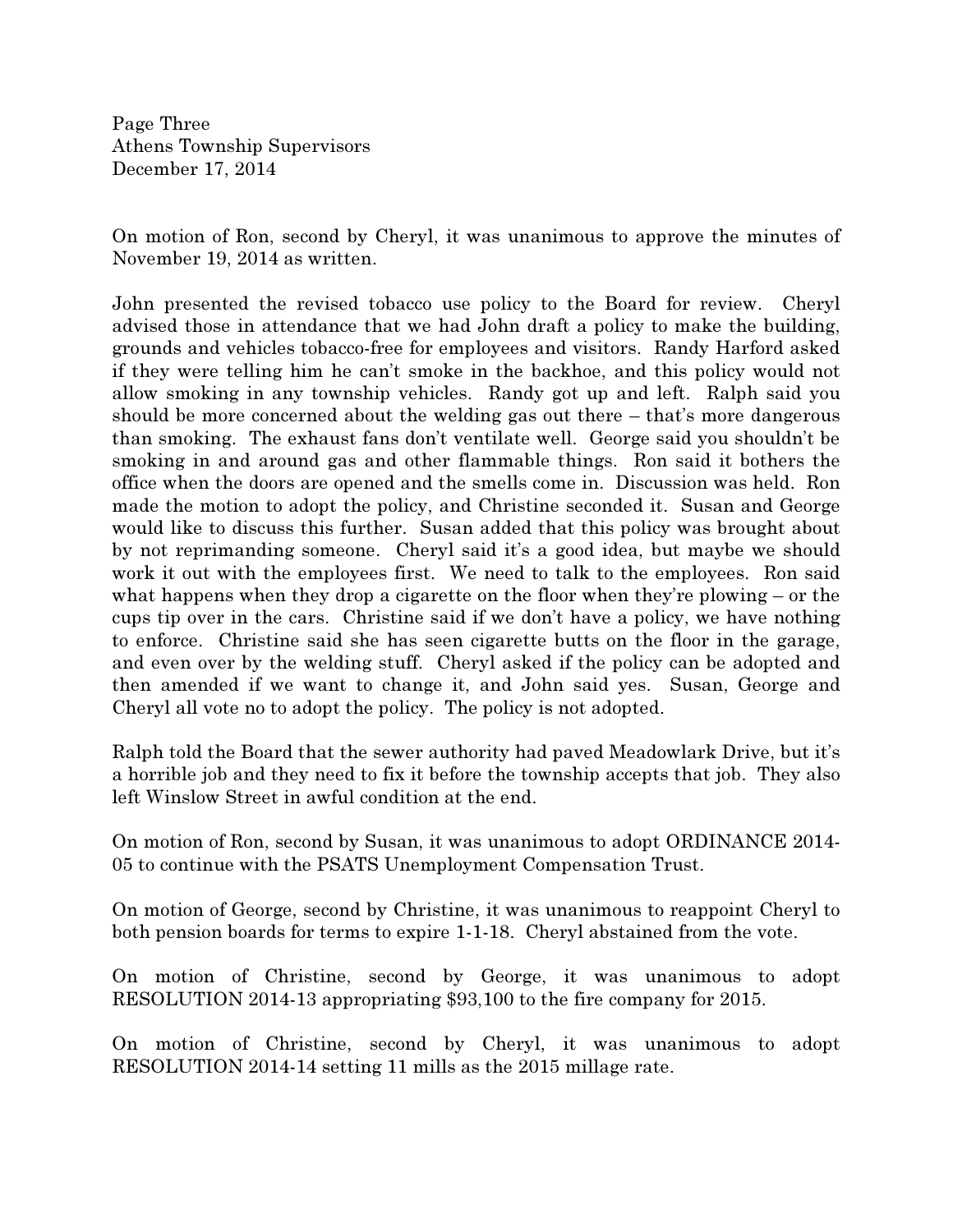Page Four Athens Township Supervisors December 17, 2014

On motion of Christine, second by George, it passed to adopt RESOLUTION 2014- 15, adopting the budget for 2015. Ron voted no, because the contracts have not been settled yet and there are other employees who have not been settled with either.

On motion of Cheryl, second by Christine, it was unanimous to appoint George Ballenstedt as the second alternate voting delegate to the Tax Collection Committee (TCC). On motion of Ron, second by Cheryl, it was unanimous to adopt RESOLUTION 2014-16 appointing Ruth, Robin and George as representatives to the TCC committee.

On motion of Ron, second by Cheryl, it was unanimous to appoint EFP Rotenberg, LLP to do our audits of the 2014 funds.

On motion of Ron, second by Cheryl, it was unanimous to release the funds to the library.

On motion of Cheryl, second by George, it was unanimous to leave our meeting dates as the last Wednesday of every month for 2015 at 7 PM, exceptions being November 18th and December 16th.

On motion of Cheryl, second by Christine, it was unanimous to set the 2015 mileage rate at \$.575, which is the IRS rate for 2015.

PSATS Convention materials will be reviewed for the Organization Meeting and we will decide who will be going, if anyone.

On motion of George, second by Cheryl, it was unanimous to accept the Fire and Building Permits reports as presented. There were no Roads or Police Reports.

On motion of Cheryl, second by Ron, it was unanimous to approve the payment of the monthly bills, including the bridge inspection invoice and the PSATS invoice. A complete listing of revenues and expenditures is on file in the office of the Treasurer.

Correspondence/Information was as listed in the meeting agenda.

Ron advised the Board that we will need to appoint a new "sign" person in the Public Works Department since Don Burgess left. He also said we need a road